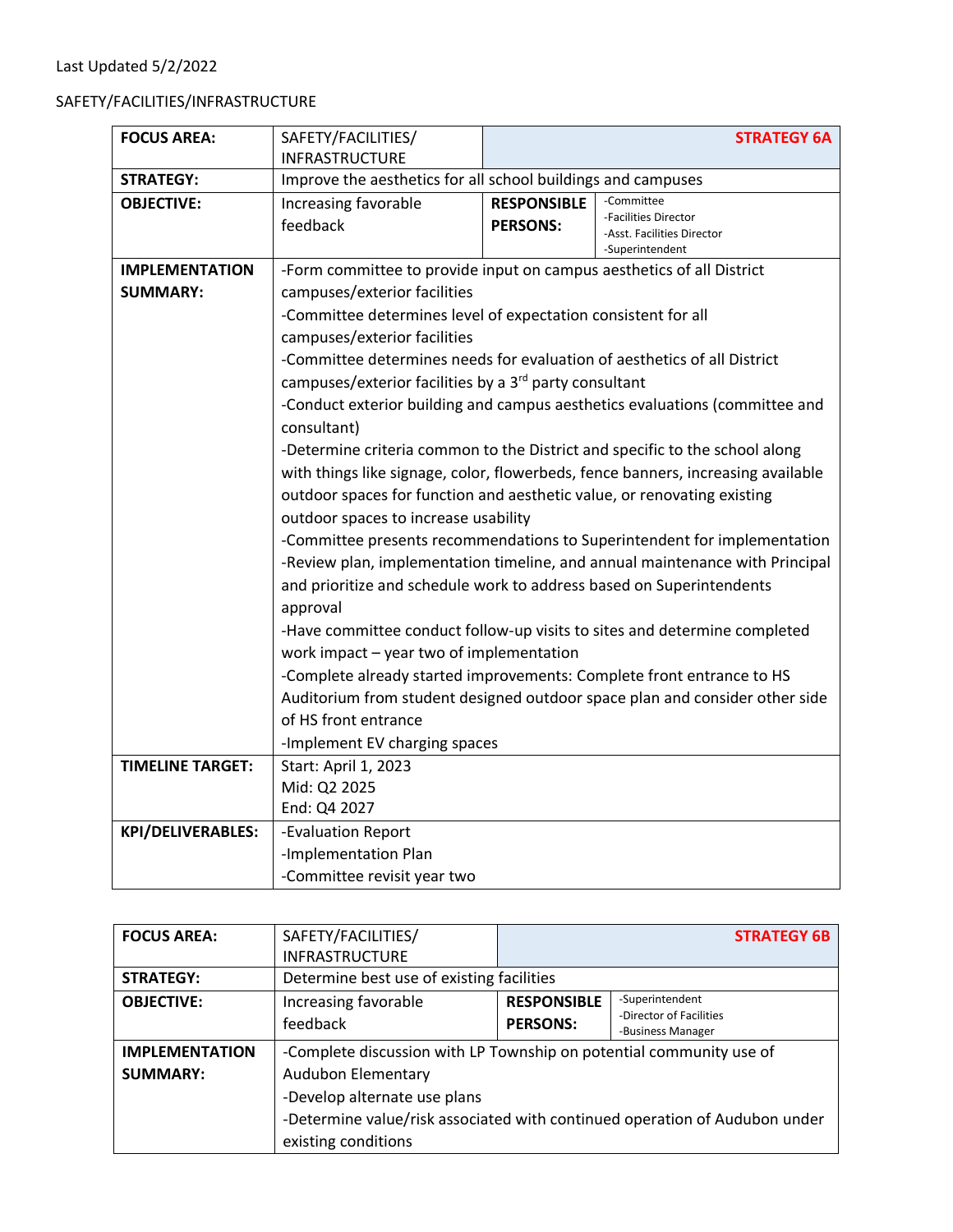|                          | -Share alternative use ideas for consideration by the Board               |  |  |
|--------------------------|---------------------------------------------------------------------------|--|--|
|                          | -Review Flo Enrollment Report (June/July 2022)                            |  |  |
|                          | -Consider existing facility usage, capacity and projected enrollment      |  |  |
|                          | -Determine appropriate means to address over/under utilized space given   |  |  |
|                          | projections                                                               |  |  |
|                          | -Seek alternative use options (MCIU/Other 3rd party usage)                |  |  |
|                          | -Provide redistricting plan if/where needed based on projections          |  |  |
| <b>TIMELINE TARGET:</b>  | Start: October 1, 2022                                                    |  |  |
|                          | Mid: Q4 2023                                                              |  |  |
|                          | End: Q4 2025                                                              |  |  |
| <b>KPI/DELIVERABLES:</b> | -Establish District team to prepare alternative solutions                 |  |  |
|                          | -Produce alternative solutions plan and make public presentation          |  |  |
|                          | -Implement approved plan if other than a plan associated with LP Township |  |  |
|                          | -Present enrollment data and make recommendations                         |  |  |

| <b>FOCUS AREA:</b>       | SAFETY/FACILITIES/                                                              | <b>STRATEGY 6C</b>                                                       |                                               |  |
|--------------------------|---------------------------------------------------------------------------------|--------------------------------------------------------------------------|-----------------------------------------------|--|
|                          | <b>INFRASTRUCTURE</b>                                                           |                                                                          |                                               |  |
| <b>STRATEGY:</b>         | Develop sequencing plan for all Arcola and HS athletic renovations and          |                                                                          |                                               |  |
|                          | improvements                                                                    |                                                                          |                                               |  |
| <b>OBJECTIVE:</b>        | Increasing favorable feedback                                                   | <b>RESPONSIBLE</b>                                                       | -Superintendent                               |  |
|                          |                                                                                 | <b>PERSONS:</b>                                                          | -Director of Facilities<br>-Athletic Director |  |
|                          |                                                                                 |                                                                          | -Civil Engineer                               |  |
|                          |                                                                                 |                                                                          | -Contractor                                   |  |
| <b>IMPLEMENTATION</b>    | -Review all athletic renovations and improvements outlined in the Athletics and |                                                                          |                                               |  |
| <b>SUMMARY:</b>          | Activities Focus Group area of the Strategic Plan                               |                                                                          |                                               |  |
|                          | -Confirm all items in the Strategic Plan make the Master Plan workbook          |                                                                          |                                               |  |
|                          |                                                                                 | -Hire consultant to advise District on costs, sequencing, and priorities |                                               |  |
|                          | -Prepare a plan for Board's consideration in addressing matters                 |                                                                          |                                               |  |
| <b>TIMELINE TARGET:</b>  | Start: September 1, 2022                                                        |                                                                          |                                               |  |
|                          | Mid: Q1 2023                                                                    |                                                                          |                                               |  |
|                          | End: Q3 2023                                                                    |                                                                          |                                               |  |
| <b>KPI/DELIVERABLES:</b> | -Insert all athletic renovations/improvements into the Master Plan              |                                                                          |                                               |  |
|                          | -Deliver plan considering all design and information elements to complete       |                                                                          |                                               |  |
|                          | strategic work                                                                  |                                                                          |                                               |  |

| <b>FOCUS AREA:</b>    | SAFETY/FACILITIES/                                                          |                                       | <b>STRATEGY 6D</b>                                                                   |
|-----------------------|-----------------------------------------------------------------------------|---------------------------------------|--------------------------------------------------------------------------------------|
|                       | <b>INFRASTRUCTURE</b>                                                       |                                       |                                                                                      |
| <b>STRATEGY:</b>      | Increase campus safety and security in all buildings                        |                                       |                                                                                      |
| <b>OBJECTIVE:</b>     | Increasing favorable feedback                                               | <b>RESPONSIBLE</b><br><b>PERSONS:</b> | -Asst. Superintendent<br>-Director of Facilities<br>-District Safety Leadership Team |
| <b>IMPLEMENTATION</b> | -Complete Act 44 Security and Safety Evaluations/Audits                     |                                       |                                                                                      |
| <b>SUMMARY:</b>       | -Review campus and building entrances/exits                                 |                                       |                                                                                      |
|                       | -Review traffic flow on all campuses and make improvements where            |                                       |                                                                                      |
|                       | reasonable                                                                  |                                       |                                                                                      |
|                       | -Improve exterior illumination on campuses                                  |                                       |                                                                                      |
|                       | -Increase exterior camera coverage on campuses                              |                                       |                                                                                      |
|                       | -Review safety drills and escape plans in accordance with intruder and fire |                                       |                                                                                      |
|                       | evacuation protocols                                                        |                                       |                                                                                      |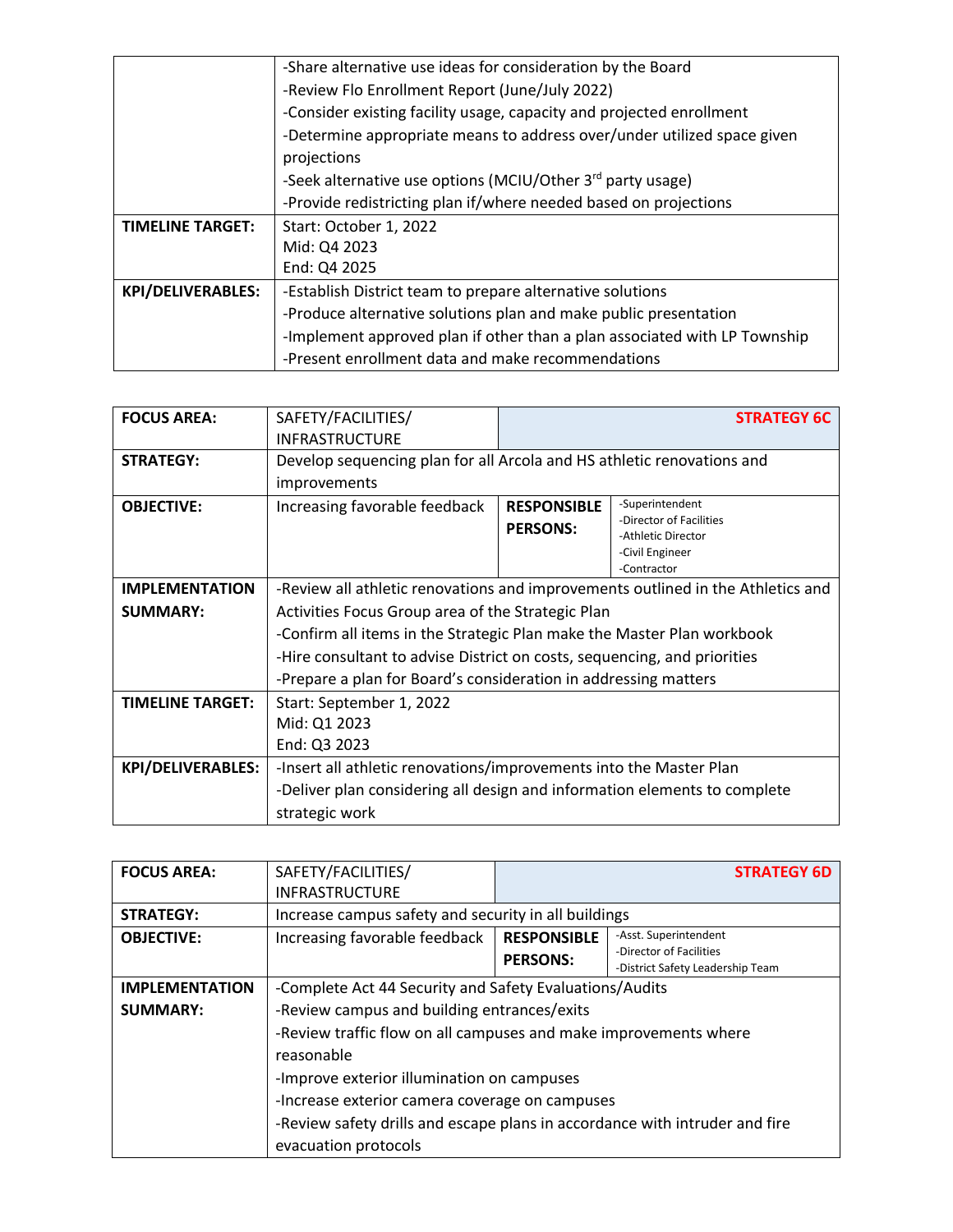|                          | -Update building manuals from District manual to include building specific      |
|--------------------------|---------------------------------------------------------------------------------|
|                          | matters                                                                         |
|                          | -Establish messaging efficiencies to best address information needs during an   |
|                          | emergency                                                                       |
|                          | -Increase interior isolation or segmentation of visitor and access to remainder |
|                          | of building                                                                     |
| <b>TIMELINE TARGET:</b>  | Start: November 1, 2022                                                         |
|                          | Mid: Q2 of 2024                                                                 |
|                          | End: Q3 of 2027                                                                 |
| <b>KPI/DELIVERABLES:</b> | -Compile work and specifications needed to maximize targeted outcome            |

| <b>FOCUS AREA:</b>       | SAFETY/FACILITIES/                                                            |                    | <b>STRATEGY 6E</b>                                   |
|--------------------------|-------------------------------------------------------------------------------|--------------------|------------------------------------------------------|
|                          | <b>INFRASTRUCTURE</b>                                                         |                    |                                                      |
| <b>STRATEGY:</b>         | Consider alternative energy sources and sustainability options in future      |                    |                                                      |
|                          | purchases/endeavors                                                           |                    |                                                      |
| <b>OBJECTIVE:</b>        | Increasing favorable feedback                                                 | <b>RESPONSIBLE</b> | -Committee                                           |
|                          |                                                                               | <b>PERSONS:</b>    | -Director of Facilities<br>-Asst. Dir. Of Facilities |
|                          |                                                                               |                    | -Business Manager                                    |
| <b>IMPLEMENTATION</b>    | -Establish Renewable/Sustainable Resource Committee                           |                    |                                                      |
| <b>SUMMARY:</b>          | -Evaluate and recommend matters to consider with potential solutions          |                    |                                                      |
|                          | -Drive focus on support for use of alternative energy to lessen the           |                    |                                                      |
|                          | environmental impact of school operations                                     |                    |                                                      |
|                          | -Produce a document outlining the matters in priority and timeline order that |                    |                                                      |
|                          | will produce the most appropriate and applicable implementation toward goals  |                    |                                                      |
|                          | -Present recommendations to the Superintendent/Board                          |                    |                                                      |
| <b>TIMELINE TARGET:</b>  | <b>Start: August 1, 2022</b>                                                  |                    |                                                      |
|                          | Mid: Q2 of 2024                                                               |                    |                                                      |
|                          | End: Q4 of 2027                                                               |                    |                                                      |
| <b>KPI/DELIVERABLES:</b> | -Produce a document outlining matters to consider                             |                    |                                                      |

| <b>FOCUS AREA:</b>       | SAFETY/FACILITIES/                                                        | <b>STRATEGY 6F</b> |                                                             |
|--------------------------|---------------------------------------------------------------------------|--------------------|-------------------------------------------------------------|
|                          | <b>INFRASTRUCTURE</b>                                                     |                    |                                                             |
| <b>STRATEGY:</b>         | Increase SEL focus for students and staff as part of District Safety Team |                    |                                                             |
| <b>OBJECTIVE:</b>        | Increasing favorable feedback                                             | <b>RESPONSIBLE</b> | Asst. Superintendent (Safety Officer)                       |
|                          |                                                                           | <b>PERSONS:</b>    | Director of Pupil Services<br><b>Director of Facilities</b> |
|                          |                                                                           |                    |                                                             |
| <b>IMPLEMENTATION</b>    | -Complete Act 44 Security and Safety Evaluations/Audits for SEL           |                    |                                                             |
| <b>SUMMARY:</b>          | -Review Act 44 requirements and audit recommendations                     |                    |                                                             |
|                          | -Determine the category of work to be completed:                          |                    |                                                             |
|                          | Programmatic                                                              |                    |                                                             |
|                          | <b>Facilities</b>                                                         |                    |                                                             |
|                          | Professional development<br>$\bullet$                                     |                    |                                                             |
|                          | Other                                                                     |                    |                                                             |
| <b>TIMELINE TARGET:</b>  | Start: July 1, 2023                                                       |                    |                                                             |
|                          | Mid: Q4 of 2024                                                           |                    |                                                             |
|                          | End: Q4 of 2026                                                           |                    |                                                             |
| <b>KPI/DELIVERABLES:</b> | -Provide document outlining compliance with law and recommendations from  |                    |                                                             |
|                          | audit                                                                     |                    |                                                             |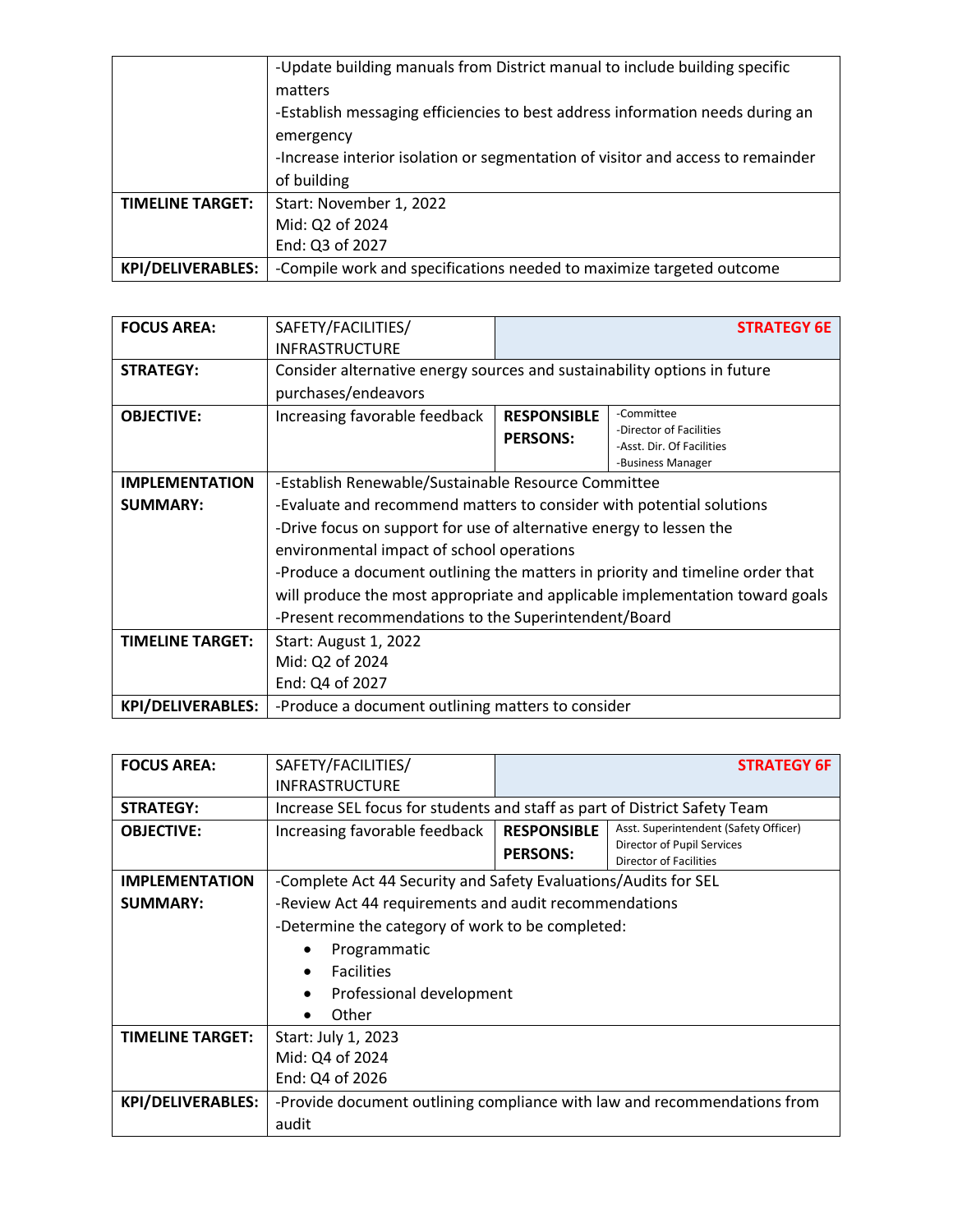| <b>FOCUS AREA:</b>       | SAFETY/FACILITIES/                                                             | <b>STRATEGY 6G</b>                    |                                                                                                             |
|--------------------------|--------------------------------------------------------------------------------|---------------------------------------|-------------------------------------------------------------------------------------------------------------|
|                          | <b>INFRASTRUCTURE</b>                                                          |                                       |                                                                                                             |
| <b>STRATEGY:</b>         | Increase communications and access to training for ERT Teams' members          |                                       |                                                                                                             |
| <b>OBJECTIVE:</b>        | Increasing favorable feedback                                                  | <b>RESPONSIBLE</b><br><b>PERSONS:</b> | -Asst. Superintendent (Safety Officer)<br>-District Safety Leadership Team<br>-Contracted Safety Supervisor |
| <b>IMPLEMENTATION</b>    | -Complete Act 44 Security and Safety Evaluations                               |                                       |                                                                                                             |
| <b>SUMMARY:</b>          | -Review Act 44 requirements and audit recommendations                          |                                       |                                                                                                             |
|                          | -Leverage contracted Safety Supervisor and security team to create common      |                                       |                                                                                                             |
|                          | plans and training for ERT                                                     |                                       |                                                                                                             |
|                          | -Implement plans and integrate into the employee orientation procedure         |                                       |                                                                                                             |
| <b>TIMELINE TARGET:</b>  | Start: July 1, 2022                                                            |                                       |                                                                                                             |
|                          | Mid: Q3 of 2023                                                                |                                       |                                                                                                             |
|                          | End: Q4 of 2024                                                                |                                       |                                                                                                             |
| <b>KPI/DELIVERABLES:</b> | -Written plans for communications, trainings, and drills for buildings and ERT |                                       |                                                                                                             |

| <b>FOCUS AREA:</b>       | SAFETY/FACILITIES/                                                            |                    | <b>STRATEGY 6H</b>           |
|--------------------------|-------------------------------------------------------------------------------|--------------------|------------------------------|
|                          | <b>INFRASTRUCTURE</b>                                                         |                    |                              |
| <b>STRATEGY:</b>         | Conduct supervision and staffing review of maintenance, custodial, and        |                    |                              |
|                          | grounds to determine proper resource supervision and utilization levels       |                    |                              |
|                          | necessary to maintain community expectations                                  |                    |                              |
| <b>OBJECTIVE:</b>        | Increasing favorable feedback                                                 | <b>RESPONSIBLE</b> | -Director of Facilities      |
|                          |                                                                               | <b>PERSONS:</b>    | -Asst. Dir. Of Facilities    |
|                          |                                                                               |                    | -Director of Human Resources |
| <b>IMPLEMENTATION</b>    | -Determine current status of resources and costs inclusive of skill level and |                    |                              |
| <b>SUMMARY:</b>          | experience                                                                    |                    |                              |
|                          | -Review improvements slated within the Strategic Plan and determine impact    |                    |                              |
|                          | on supervision and staff                                                      |                    |                              |
|                          | -Gather input from community and staff with regards to general upkeep and     |                    |                              |
|                          | maintenance of schools (may gather as part of Aesthetics Committee)           |                    |                              |
| <b>TIMELINE TARGET:</b>  | Start: January 1, 2023                                                        |                    |                              |
|                          | Mid: Q3 of 2023                                                               |                    |                              |
|                          | End: Q1 of 2024                                                               |                    |                              |
| <b>KPI/DELIVERABLES:</b> | -Report to Superintendent for consideration                                   |                    |                              |

| <b>FOCUS AREA:</b>    | SAFETY/FACILITIES/                                                              |                    | <b>STRATEGY 6I</b>                                        |
|-----------------------|---------------------------------------------------------------------------------|--------------------|-----------------------------------------------------------|
|                       | <b>INFRASTRUCTURE</b>                                                           |                    |                                                           |
| <b>STRATEGY:</b>      | Implement central security and safety communication gateway for students,       |                    |                                                           |
|                       | staff and parents                                                               |                    |                                                           |
| <b>OBJECTIVE:</b>     | Increasing favorable feedback                                                   | <b>RESPONSIBLE</b> | -Asst. Superintendent<br>-District Safety Leadership Team |
|                       |                                                                                 | <b>PERSONS:</b>    | -Security Contractor                                      |
| <b>IMPLEMENTATION</b> | -Review security protocols, signage, communications etc. and determine type,    |                    |                                                           |
| <b>SUMMARY:</b>       | frequency, and method of informing/communicating matters important to           |                    |                                                           |
|                       | each/all groups to best provide a safe operating environment                    |                    |                                                           |
|                       | -Review ERT team procedural manuals for meetings and include aspects of         |                    |                                                           |
|                       | training and information sharing                                                |                    |                                                           |
|                       | -Develop learning opportunities for students, parents and staff                 |                    |                                                           |
|                       | -Provide connections to community safety services                               |                    |                                                           |
|                       | -Explore opportunities for involving students (career ready) in field of safety |                    |                                                           |
|                       | and security within their own community                                         |                    |                                                           |